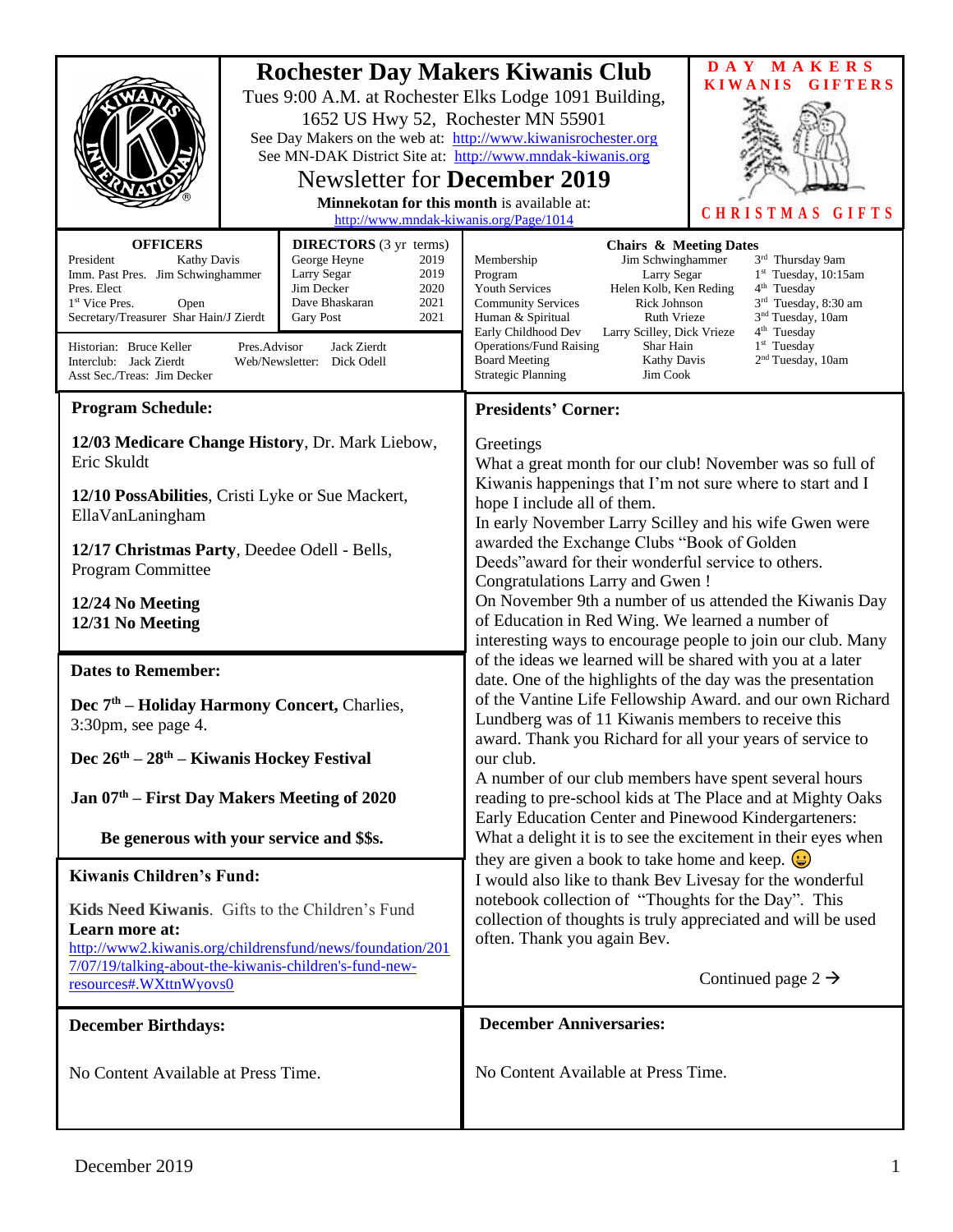### **Treasurer's Report – 11/29/2019**

| <b>Bank Balance 10/31/2019:</b> | \$24,499.51 |
|---------------------------------|-------------|
| Administrative Account:         | \$ 7,000.00 |
| Service Account:                | \$12,899.51 |
| Charitable Account:             | \$4,600.00  |

### **Jack Zierdt, Treasurer**

 **\*\*\*\*\*\*\*\*\*\*\*\*\*\*\*\*\*\*\*\*\*\*\*\*\*\*\*\*\*\*\***

**Secretary's Report: - 11/12/2019**

No content available at press time.

**Shar Hain, Secretary**

**Christmas Anonymous**: Tables Delivered

Kiwanis Clubs and the Day Makers begin their setup activities for Christmas Anonymous by delivering 35+ tables and other furniture required to hold all the 1000's of Christmas gifts, books, clothing, etc.



The Setup Team under the leadership of Rick Johnson would like to encourage all Kiwanis Clubs to accept new members – stronger and younger than 65+, as our team is beginning to age.





 **Dick Odell**

**Vantine Awards:** Richard Lundberg

Richard Lundberg is being congratulated by the Minnesota-Dakotas District Governor, Rachael Disrud and the President of the Minnesota-Dakotas Kiwanis Educational Foundation, Denis Cornell.



Richard was nominated to receive one of the eleven (11) Vantine Life Fellowships, awarded by the Division 7 Lt. Governor Team on behalf of the Kiwanis members of the division.

He was awarded the Vantine for his twenty-four (24) years of service to the Rochester Day Makers as Secretary/Treasurer, as well as positions that he has held or is currently holding in his church as well as the Eagles Club. The Division awards Vantines', from the Kiwanis Educational Foundation, annually at their Education Day event from the proceeds of the past year's silent auction that is held each year to benefit the Kiwanis Educational Foundation.

Members of the Day Makers Kiwanis club that were present at the Red Wing venue were Jim Cook, President, Kathy Davis, Herb Erickson, Helen Kolb, Richard Lundberg and wife Karen and Jack and Judy Zierdt.

Congratulations, Richard on receiving this honor.

**Jack Zierdt**

**President Corner:** Continued from page 1

In conclusion I hope you all had a wonderful Thanksgiving and I feel so blessed to be a part of this great club.  $\bigcirc$ 

> **Kathy Davis** President 2019 - 2020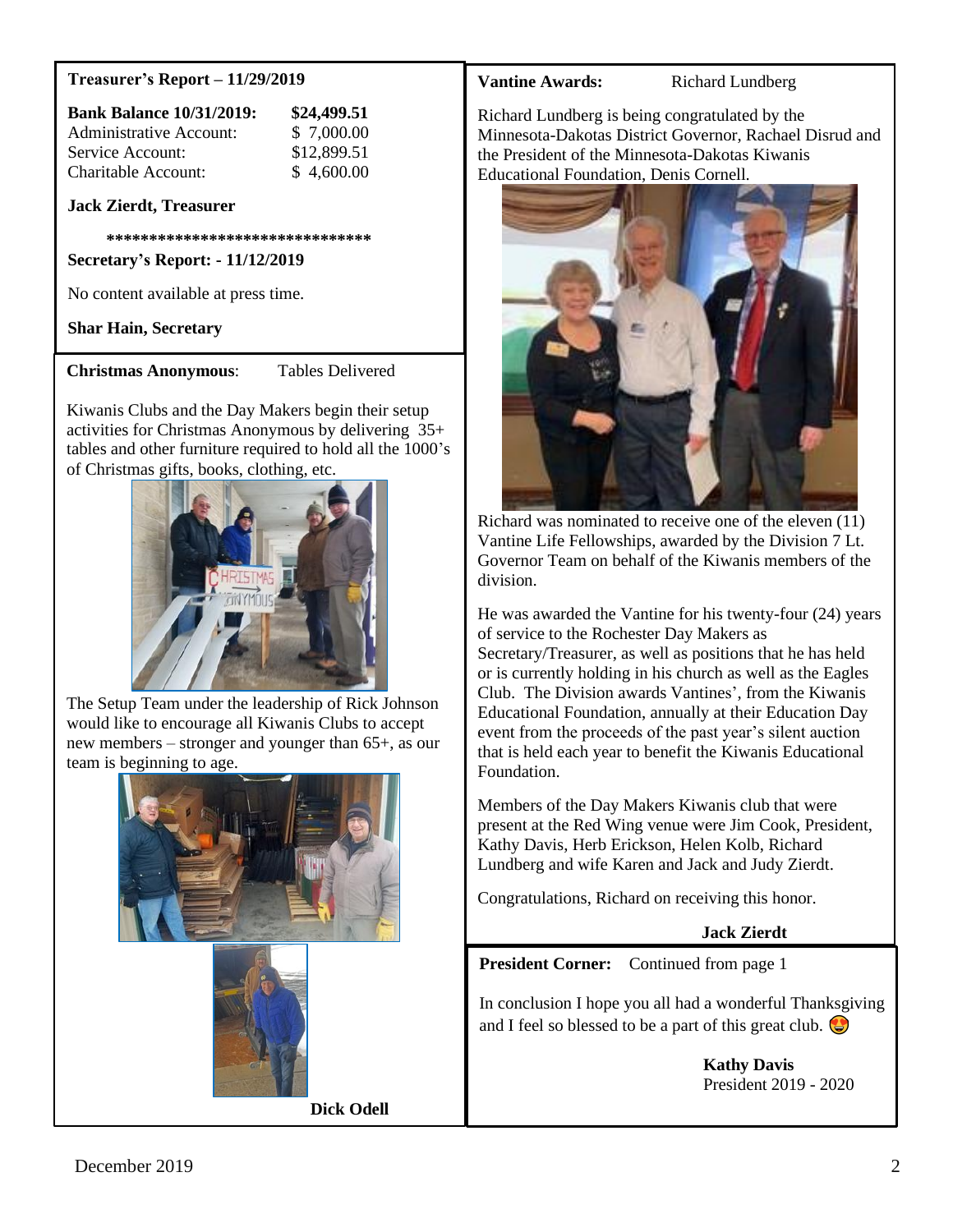## **SMIF Reading Program:** Mighty Oaks



Day Makers Reading Team for Mighty Oaks



**SMIF Reading Team:** Pinewood Elementary



 **Ruth and Dick Vrieze**

### **Did You Know ? : Vehicle Donations**

Are you downsizing or looking for an easy way to help Kiwanis help others? Check out this new Kiwanis International option.

It is easy…..They will come and get your donation. <https://kiwanischildrensfund.careasy.org/home>



**Richard Odell**

## **Kiwanis Hockey Festival: Dec 26th – 28th**

Well, it's that time of year again to not only get ready for the Holidays but between Christmas and New Year's we'll need your help for our 27th Annual Kiwanis Hockey Festival.

Last year our club received over \$3000 from its proceeds so it's a very worthwhile project for our club and our community.

Keep your eyes out for tickets and work schedules.

Thanks. **Bob Nowicki \*\*\*\*\*\*\*\*\*\*\*\*\*\*\*\*\*\*\*\*\*\*\*\*\*\*\*\*\*\*\*\*\*\*\*\*\*\*\*\*\*\*\*\*\*\***

**Check out the Kiwanis Hockey Festival web site at: <http://kiwanisrochester.org/hockey>**

**Team schedules grids and first day start time are now posted.** Check it out and be sure and volunteer to work a few hours at our largest fund raiser for our club.

All work schedules are inside…..cool but not freezing.

**Be Sure and Wear Your Kiwanis Colors….. Dick Odell**

### **Kiwanis Magazine:** On the web

Keep up on what is going on at Kiwanis International via the web link to the KI Magazine:



And Kiwanis Day Makers at: **[http://kiwanisrochester.org](http://kiwanisrochester.org/)**